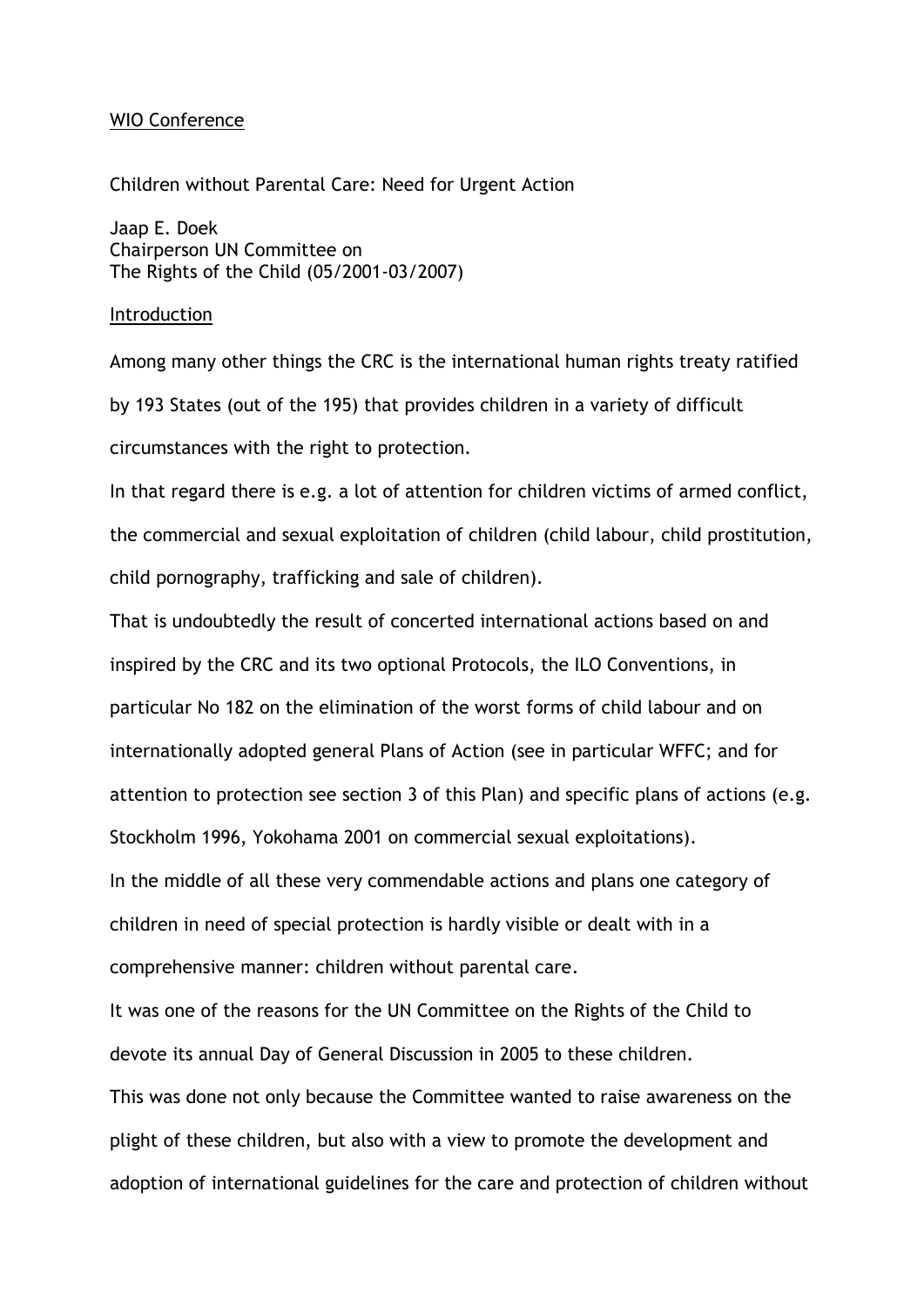parental care. At the same time increased actions are urgently needed. Children find themselves in situations without parental care e.g. because they are abandoned by their parents, often but not only due to poverty, or because they have lost both parents or the caring parent as a result of the HIV/AIDS pandemic or of a natural disaster. Others are separated from their parents because of armed conflict, internal and cross border displacements.

Many of them are in institutions under often very poor conditions and victims of serious forms of abuse and violence. A matter of deep concern in this regard is the institutionalisation of children with disabilities. Various studies (see e.g. Child Abuse in residential care institutions in Romania UNICEF and others 2002) present a very disturbing picture of abuse and very poor living conditions.

Just to illustrate the need to take urgent action some figures as provided by UNICEF (Child Protection Information Sheets UNICEF New York 2006).

Europe + Central Asia : about 1,5 a 2 million children in institutional (including former Sovjet Republ.) (public) care

Sub-Saharan Africa, about 143 million children (0<18 yrs) lost one Asia + Latin America **both parents** 

Of these children 15 million were orphaned by HIV/AIDS (12 million of them in Sub-Saharan Africa) and 87,5 million live in Asia.

Given the poor data-collection in many countries it is likely that the total number is much higher and may be somewhere between 150-200 million children.

In short: in quantitative terms children without parental care constitute one of the major problems we are facing in this world. It requires massive and well organized and coordinated actions to not only prevent as much as possible that children are without parental care and in case they are that they are provided with adequate alternative care as much as possible in a family setting.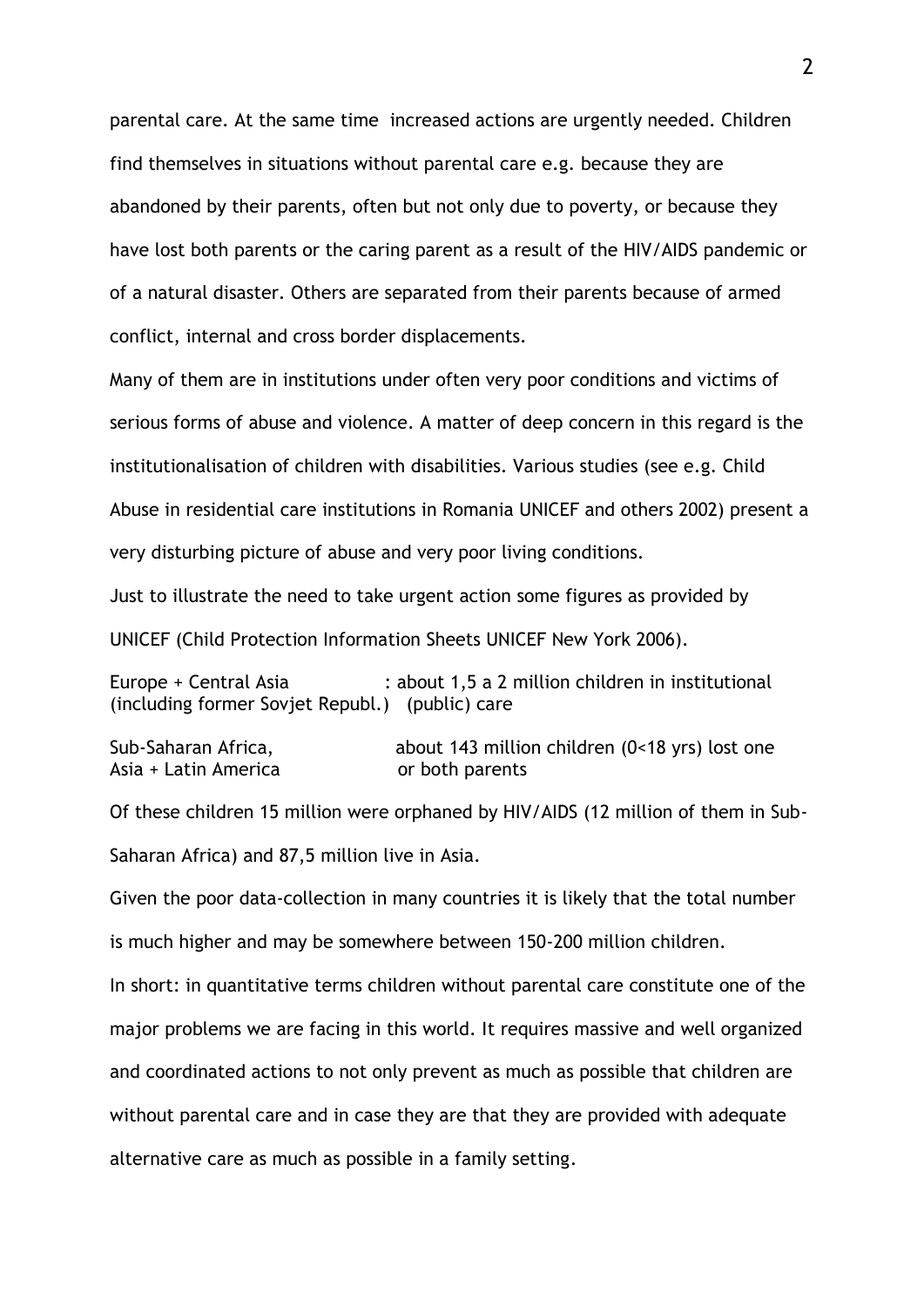### 2. What is done?

It should be acknowledged that in many countries attention is paid in different degrees to the phenomenon of children without parental care.

A lot of the current activities to support and protect children without parental care takes place in the framework of combating HIV/AIDS and in situations of emergencies (armed conflicts and related displacements, earthquakes (Pakistan), tsunami and other natural disasters). In addition efforts are undertaken to reduce institutionalisation of children. But in most countries a well elaborated and targeted policy to prevent children from becoming without parental care is often lacking despite the fact that there are some programmes for family support and counselling and training parents.

UNICEF has contributed and is contributing to the development of family support services, social work and foster care systems while at the same time supporting efforts to reduce institutionalisation of children. At the national level NGO's are sometimes involved in addressing the problems of children without parental care. But the overall picture is that most countries do not have a comprehensive and effective national plan of action to prevent and reduce the phenomenon of children without parental care, including the necessary measures to provide children without parental care with alternative care in a family type setting e.g. within the context of the extended family or via foster care, Kafalah or adoption. Progress in the development of appropriate alternative care and the reduction of institutionalisation is too limited. More must be done and that is why I welcome the efforts of World Initiative for Orphans to undertake with a sense of urgency actions with a view to contribute to prevention and to improvement of the plight of children without parental care.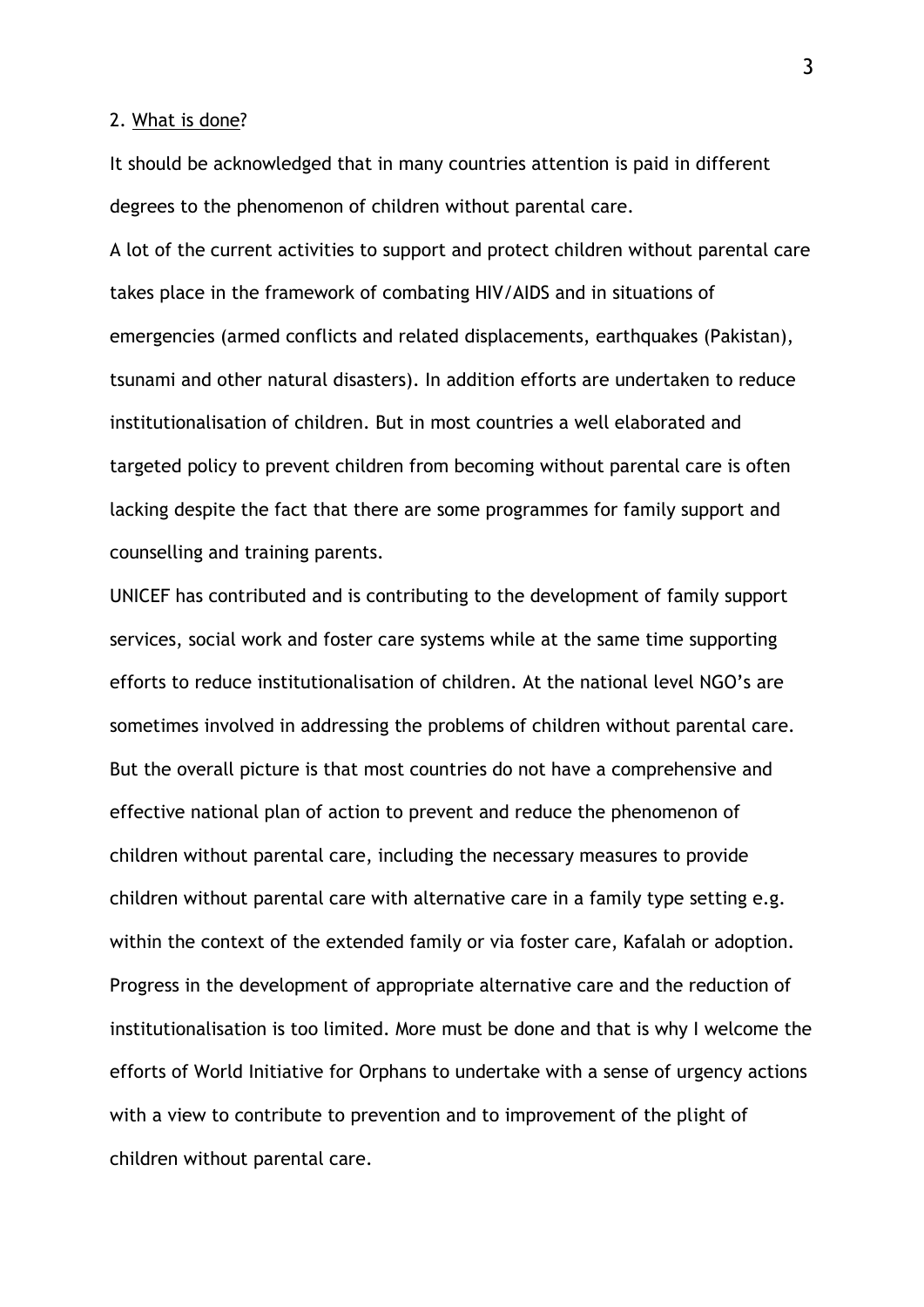We are facing, as said, a huge problem and there is a need and a lot of room for more and new initiatives in close cooperation with already existing activities. We need to strengthen our efforts in this regard.

## 3. What should be done?

In addition to what I already said in terms of further strengthening our activities with the necessary sense of urgency, let me quote from the guidelines currently prepared by UNICEF, the ISS and in consultation with the UN Committee on the Rights of the Child.

The Guidelines are directed towards

- supporting efforts to keep children within, or return them to their family of origin and

- where that is not possible or not in the best interest of the child to seek a definite solution through adoption or Kafalah, or

- if this also is not possible to identify and to provide the most suitable forms of alternative care under conditions that promote the child's full and harmonious development as part of an integrated national child protection policy.

With this as a background I like to go back to the question: what should be done? I have to limit myself to some general answers and hope that we will have opportunities during this conference for more indept discussions about the question "what should be done"?

First: Governments must, while taking into account the provisions of the CRC, develop and implement a national plan or action programme. This plan must contain measures to prevent as much as possible that children are losing their parental care and measures to ensure that children without parental care can return, if possible and in their best interests, to their family of origin. If that is not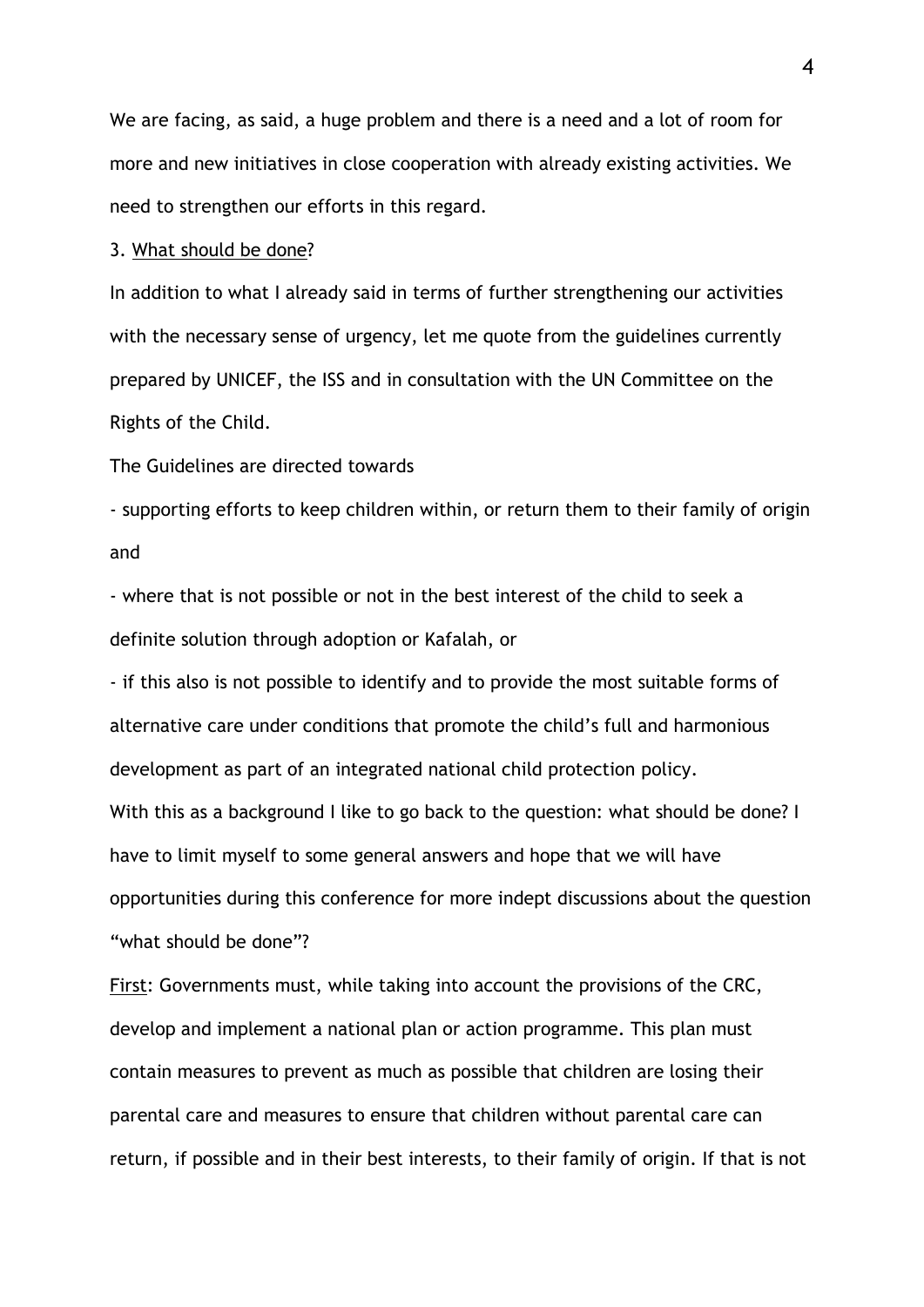possible measures must be taken to provide these children with definitive solutions (adoption/Kafalah) or other forms of suitable alternative care.

Second: this plan of action should be fully in conformity with the CRC, more in particular with its fundamental principles and rights. This means that the right to non-discrimination (art. 2 CRC) must be fully respected.

In this regard special attention should be given to girls and other children in need of special support such as children with disabilities, children victims of abuse and exploitation, children living on the streets, children been out of wedlock, children belonging to minorities or indigenous peoples, children infected or affected by HIV/AIDS, children victims of armed conflicts and/or displacements, children of migrant workers and refugee and asylum seeking children.

It also means that in the development and implementation of a national plan of action children themselves should be given a genuine and appropriate opportunity to express their views. Views which must be given due weight in accordance with the child's age and maturity (art. 12 CRC). Targeted measures must be taken to ensure the implementation of this important right of children.

There is a considerable amount of information indicating that this involvement of children contributes to a positive result of a policy or programme since it enhances an implementation of the measures tailored to their needs.

Some remarks about the key elements of this comprehensive national policy/

# - Family preservation and support

In order to prevent that children are without parental care governments must address the root causes of child abandonment, relinquishment and separation of the child from her/his family. This means, inter alia, that governments should invest in measures that ensure for parents and their children access to adequate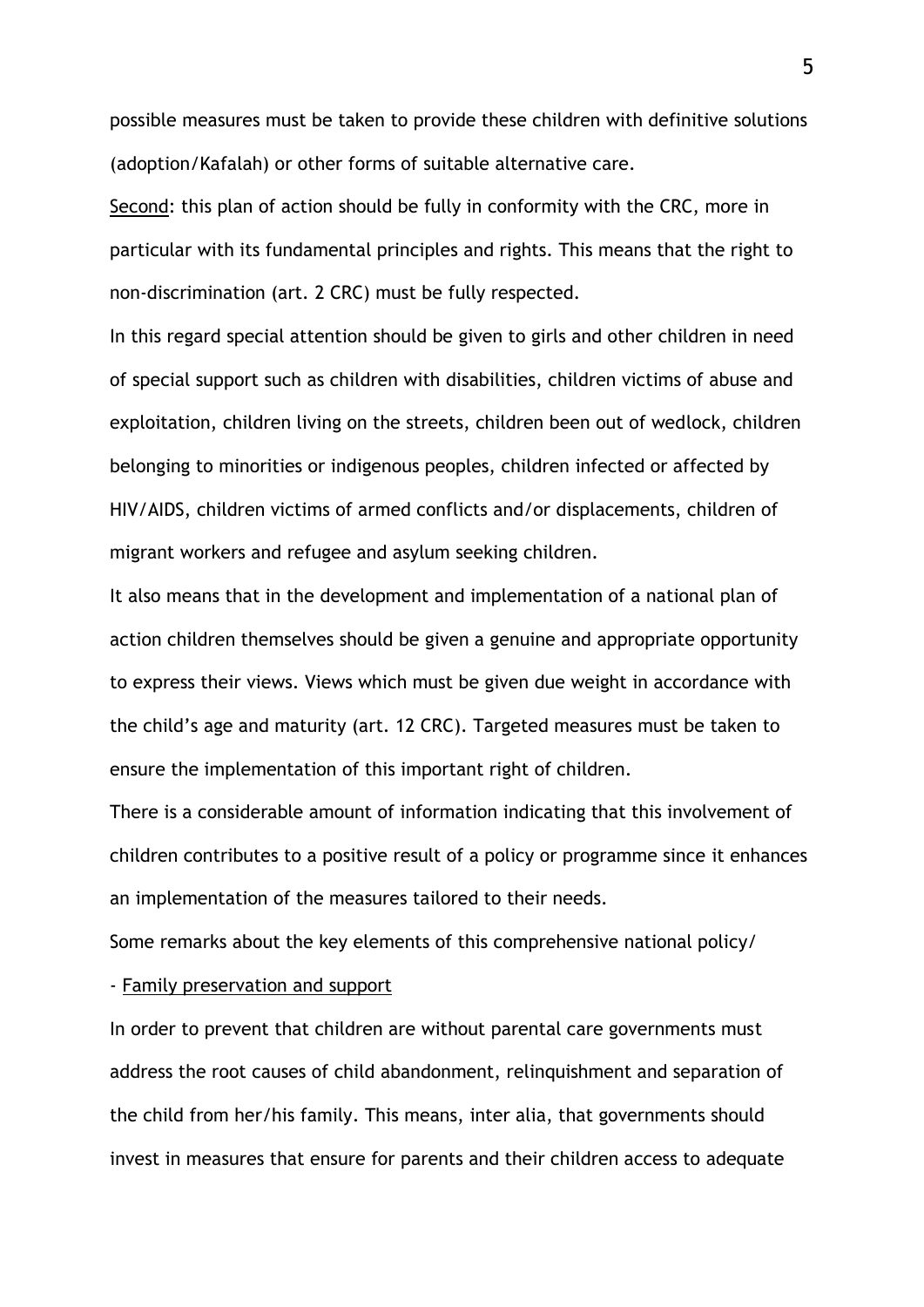housing, to basic health care, education and social welfare services while at the same time combating poverty, discrimination, marginalisation, stigmatisation, violence and abuse.

Family support should aim at empowerment of families with attitudes, skills, capacities and tools enabling them to provide for the protection, care and development of their children. This may include parenting courses or sessions, the promotion of positive parent-child relationship and conflict resolution skills. Other measures may be income-generating projects including micro-credit facilities.

#### - Alternative care

#### First: some general remarks

In deciding on the most appropriate alternative care the best interests of the child have to be a primary consideration. Factors in this regard are e.g. the age of the child, her/his special needs, the distance between the location of the alternative care and the family of origin, in particular when there is still the likelihood that the child will return to this family; but also in case of placement in an institution because the child has the right to maintain contact with both parents (art. 9 CRC). The highest quality of alternative care is of the utmost importance for the child's healthy and harmonious development. Professionals and volunteers working in alternative care should be well trained and should participate regularly to ongoing training/permanent education. In addition they should comply with (specific) rules of behaviour (protocols/regulations) and fully respect the rights of the child and the physical environment for children in alternative care (space in the building, sleeping facilities, sanitary provisions, sports facilities etc) should be of the highest attainable standard of quality.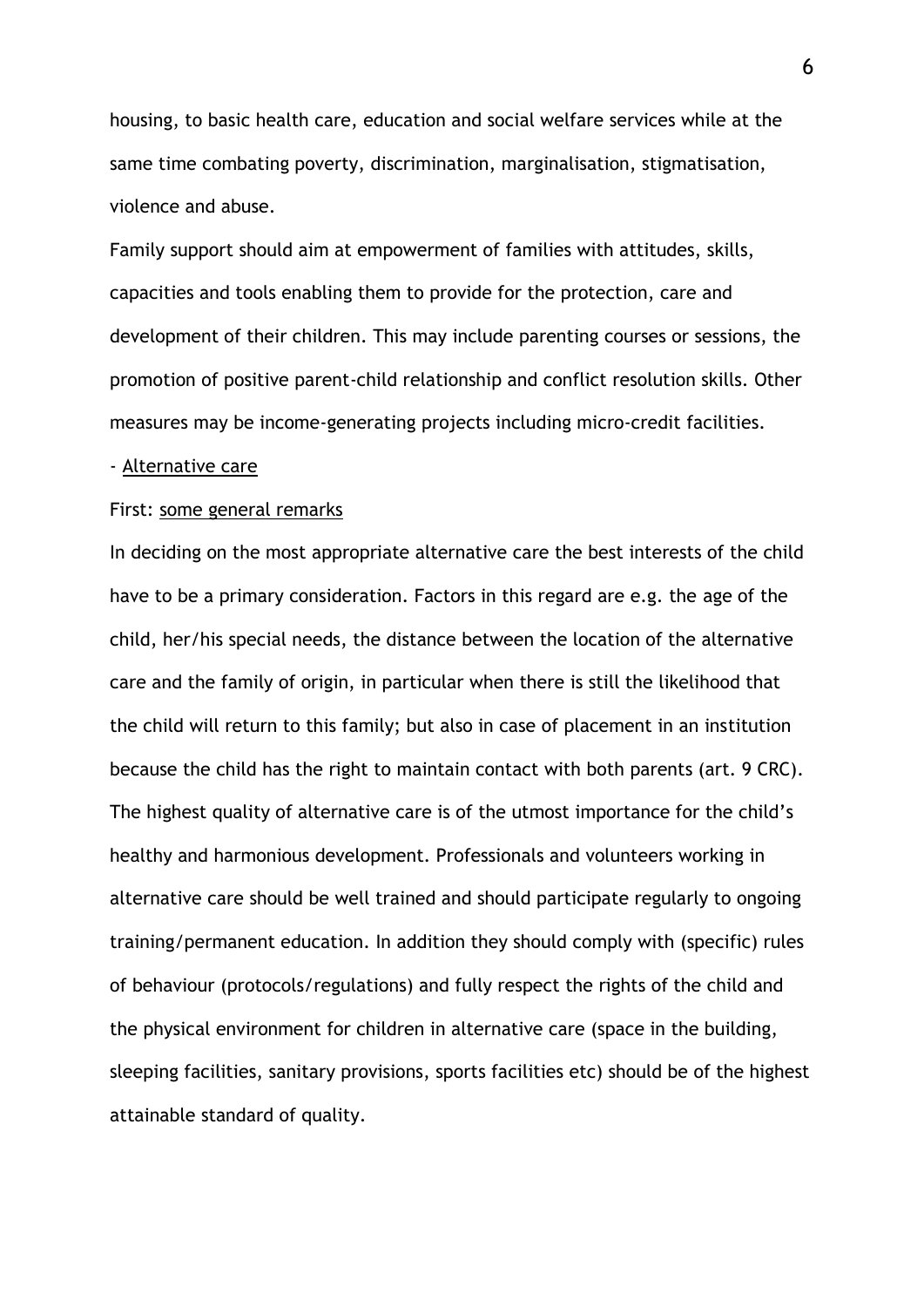In order to ensure that children in alternative care are not exploited, abused or are (otherwise) not provided with adequate education and health care regular inspections (e.g. by the responsible ministry) and independent monitoring (e.g. by a children's ombudsman) is crucial. At the same time, children should have access to child-sensitive and effective complaints procedures in order to allow for a remedy in case of violation of their rights and/or applicable rules.

All this requires that the government takes targeted legislative, administrative and other measures and provides the necessary human and financial resources.

## Different forms of alternative care

There is no hard general rule that applies to all States Parties to the CRC which form of alternative care must be used when and for which child. As I said before many factors play a role in the context of the best interests of the child as the primary consideration. But the CRC Committee has regularly expressed the view in recommendations to governments of States Parties that family-type of alternative care should be given priority, as much as possible and in the best interests of child, over other forms of alternative. In many States Parties the extended family can and does play an important role in providing alternative care e.g. for children who became orphans as a result of HIV/AIDS or of a natural disaster. The CRC Committee encourages/recommends States Parties to support as much as possible the extended family as a provider of alternative care.

Other forms that need further strengthening/support in quite a number of States is foster care, including family-type foster homes (e.g. one couple caring for 5 a 8 foster children). For children who need a permanent form of alternative care the responsible authorities and/or private/public care providers should seek to promote domestic adoption or Kafalah and if necessary inter-country adoption. This